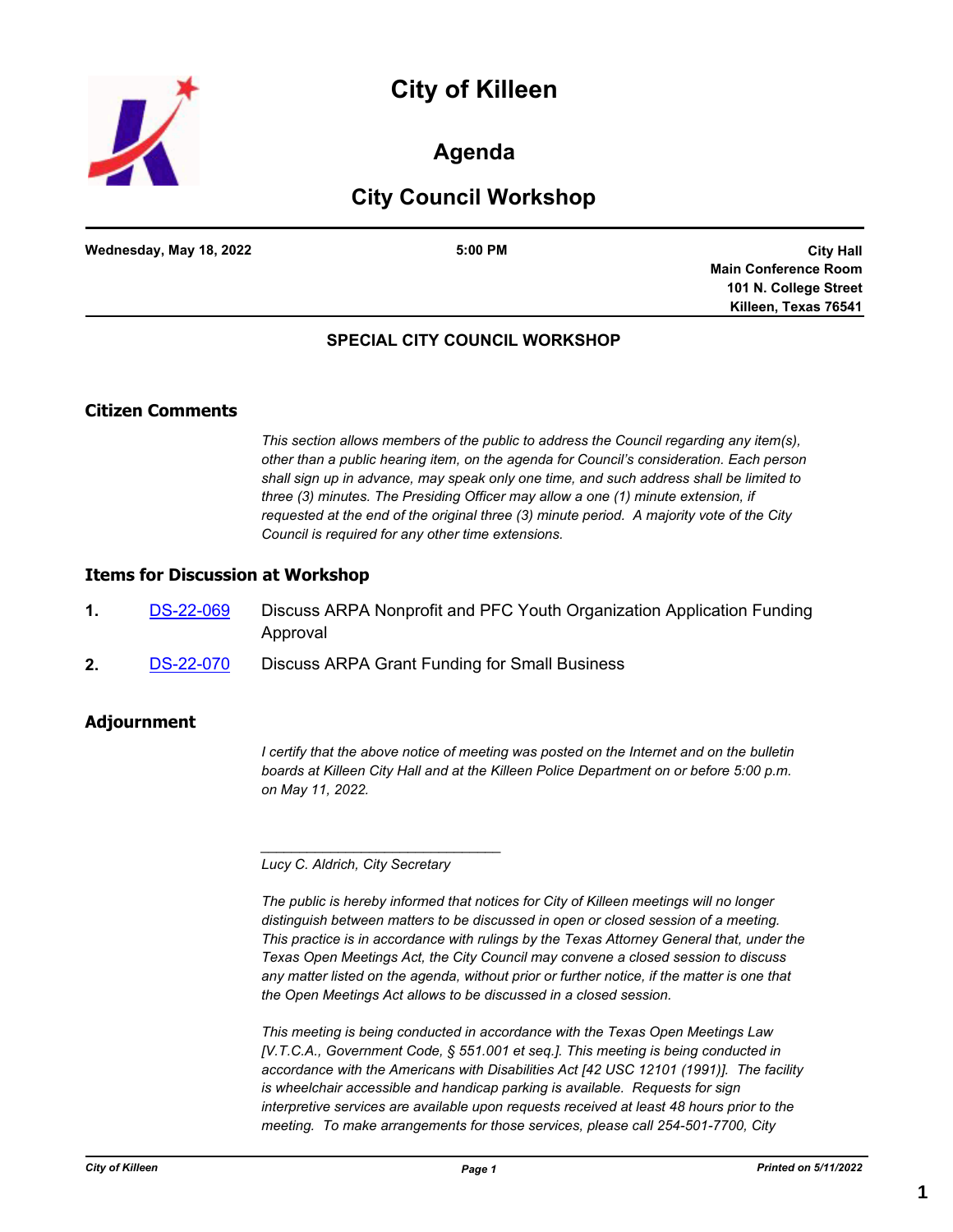*Manager's Office, or TDD 1-800-734-2989.*

#### **Notice of Meetings**

*The Mayor and/or City Council have been invited to attend and/or participate in the following meetings/conferences/events. Although a quorum of the members of the City Council may or may not be available to attend this meeting, this notice is being posted to meet the requirements of the Texas Open Meetings Act and subsequent opinions of the Texas Attorney General's Office. No official action will be taken by Council.*

*• Opening Day for Baseball Season, May 14, 2022, 12:00 p.m., Lions Club Park*

*• Killeen Elementary Time Capsule Ceremony, May 18, 2022, 8:15 a.m., Killeen Elementary School*

*• Killeen Citizen's Academy Graduation, May 19, 2022, 6:00 p.m., Killeen Civic and Conference Center*

*• 75th Killeen Rodeo, May 19-21, 2022, 7:30 p.m., Killeen Rodeo Grounds*

*• Harge's Commanders of the Rite for Scottish Rite Masonry Banquet, May 21, 2022, 6:00 p.m., Phantom Warrior Center*

*• Phantom Honors Welcome Ceremony, May 26, 2022, 9:30 a.m., III Corps Headquarters, Fort Hood*

*• Chaparral High School Dedication Ceremony, August 4, 2022, 6:00 p.m., Chaparral High School*

*• Chaparral High School First Day of School, August 15, 2022, 8:45 a.m., Chaparral High School*

#### **Dedicated Service -- Every Day, for Everyone!**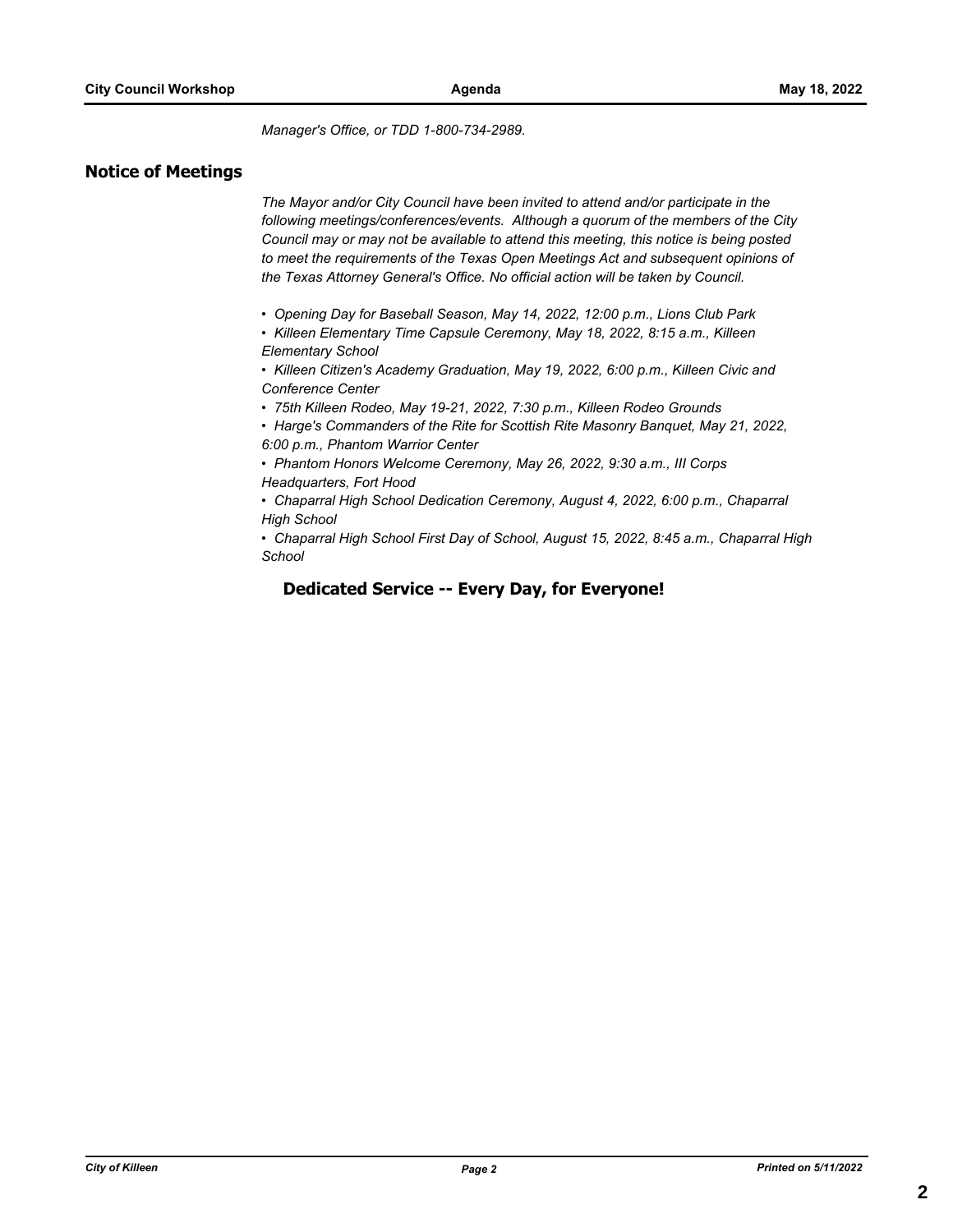

# **City of Killeen**

**Staff Report**

**File Number: DS-22-069**